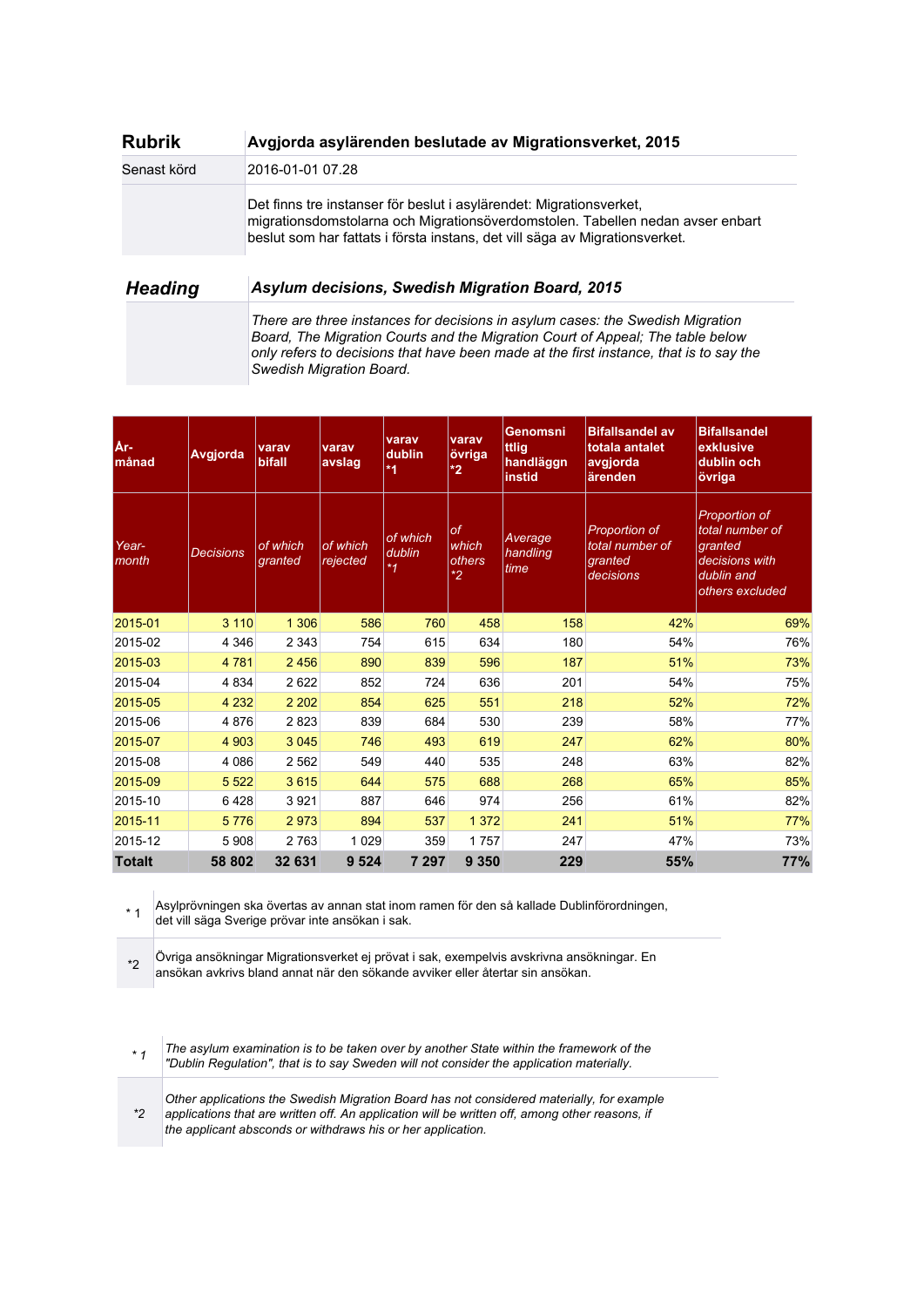| <b>Rubrik</b>  | Avgjorda asylärenden beslutade av Migrationsverket, 2015                                                                                                                                                                                                                               |
|----------------|----------------------------------------------------------------------------------------------------------------------------------------------------------------------------------------------------------------------------------------------------------------------------------------|
| Senast körd    | 2016-01-01 07.28                                                                                                                                                                                                                                                                       |
|                | Det finns tre instanser för beslut i asylärendet: Migrationsverket,<br>migrationsdomstolarna och Migrationsöverdomstolen. Tabellen nedan avser<br>enbart beslut som har fattats i första instans, det vill säga av Migrationsverket.                                                   |
| <b>Heading</b> | Asylum decisions, Swedish Migration Board, 2015                                                                                                                                                                                                                                        |
|                | There are three instances for decisions in asylum cases: the Swedish<br>Migration Board, The Migration Courts and the Migration Court of Appeal;<br>The table below only refers to decisions that have been made at the first<br>instance, that is to say the Swedish Migration Board. |

| Medborgarskap               | Avgjorda         | varav<br>bifall        | varav<br>avslag      | varav<br>dublin<br>$*1$          | varav<br>övriga<br>*2       | Genom<br>snittlig<br>handläg<br>gninstid | <b>Bifallsan</b><br>del av<br>totala<br>antalet<br>avgjorda<br>ärenden | <b>Bifallsande</b><br><b>I</b> exklusive<br>dublin och<br>övriga                                     |
|-----------------------------|------------------|------------------------|----------------------|----------------------------------|-----------------------------|------------------------------------------|------------------------------------------------------------------------|------------------------------------------------------------------------------------------------------|
| Citizenship                 | <b>Decisions</b> | of<br>which<br>granted | of which<br>rejected | of<br>which<br>dublin<br>$*_{1}$ | оf<br>which<br>others<br>*2 | Average<br>handling<br>time              | Proportio<br>n of total<br>number of<br>granted<br>decisions           | Proportion<br>of total<br>number of<br>granted<br>decisions<br>with dublin<br>and others<br>excluded |
| <b>AFGHANISTAN</b>          | 3 0 7 1          | 1 0 8 8                | 376                  | 533                              | 1 0 7 4                     | 179                                      | 35%                                                                    | 74%                                                                                                  |
| <b>ALBANIEN</b>             | 2628             | 27                     | 1679                 | 58                               | 864                         | 97                                       | 1%                                                                     | 2%                                                                                                   |
| <b>ALGERIET</b>             | 357              | $\overline{2}$         | 50                   | 115                              | 190                         | 122                                      | 1%                                                                     | 4%                                                                                                   |
| ANGOLA                      | 12               | 3                      | $\overline{2}$       | 6                                | $\mathbf{1}$                | 224                                      | 25%                                                                    | 60%                                                                                                  |
| <b>ARGENTINA</b>            | $6\phantom{1}6$  |                        | 3                    |                                  | 3                           | 151                                      |                                                                        |                                                                                                      |
| <b>ARMENIEN</b>             | 231              | 38                     | 124                  | 20                               | 49                          | 315                                      | 16%                                                                    | 23%                                                                                                  |
| <b>AUSTRALIEN</b>           | $\overline{1}$   |                        |                      |                                  | $\overline{1}$              | 14                                       |                                                                        |                                                                                                      |
| <b>AZERBAJDZJAN</b>         | 214              | 43                     | 78                   | 24                               | 69                          | 277                                      | 20%                                                                    | 36%                                                                                                  |
| <b>BANGLADESH</b>           | 112              | 12                     | 71                   | 12                               | 17                          | 328                                      | 11%                                                                    | 14%                                                                                                  |
| <b>BELIZE</b>               | $\mathbf{1}$     |                        |                      |                                  | $\mathbf{1}$                | $\overline{\mathbf{4}}$                  |                                                                        |                                                                                                      |
| <b>BENIN</b>                | 3                |                        |                      | 3                                |                             | 106                                      |                                                                        |                                                                                                      |
| <b>BOLIVIA</b>              | 20               | 3                      | 13                   | 3                                | 1                           | 242                                      | 15%                                                                    | 19%                                                                                                  |
| <b>BOSNIEN OCH HERCEGC</b>  | 556              | 4                      | 323                  | 16                               | 213                         | 74                                       | 1%                                                                     | 1%                                                                                                   |
| <b>BRASILIEN</b>            | 4                |                        | 2                    |                                  | $\overline{c}$              | 231                                      |                                                                        |                                                                                                      |
| <b>BULGARIEN</b>            | 9                |                        | 8                    |                                  | $\overline{1}$              | 159                                      |                                                                        |                                                                                                      |
| <b>BURKINA FASO</b>         | 5                |                        |                      | 4                                | 1                           | 103                                      |                                                                        |                                                                                                      |
| <b>BURMA</b>                | $\overline{2}$   |                        |                      | $\overline{1}$                   | $\overline{1}$              | 259                                      |                                                                        |                                                                                                      |
| <b>BURUNDI</b>              | 18               | 7                      | 3                    | 8                                |                             | 282                                      | 39%                                                                    | 70%                                                                                                  |
| <b>CENTRALAFRIKANSKA RI</b> | $\mathbf{1}$     |                        |                      | $\mathbf{1}$                     |                             | 62                                       |                                                                        |                                                                                                      |
| CHILE                       | 22               |                        | 15                   |                                  | $\overline{7}$              | 207                                      |                                                                        |                                                                                                      |
| <b>COLOMBIA</b>             | 21               | $\overline{2}$         | 10                   | $\overline{2}$                   | $\overline{7}$              | 271                                      | 10%                                                                    | 17%                                                                                                  |
| <b>COMORERNA</b>            | $\mathbf{1}$     |                        |                      | 1                                |                             | 56                                       |                                                                        |                                                                                                      |
| <b>DEM REPUBLIKEN KONG</b>  | 44               | 8                      | 17                   | 16                               | 3                           | 284                                      | 18%                                                                    | 32%                                                                                                  |
| <b>DJIBOUTI</b>             | 24               |                        | 10                   | 11                               | 3                           | 206                                      |                                                                        |                                                                                                      |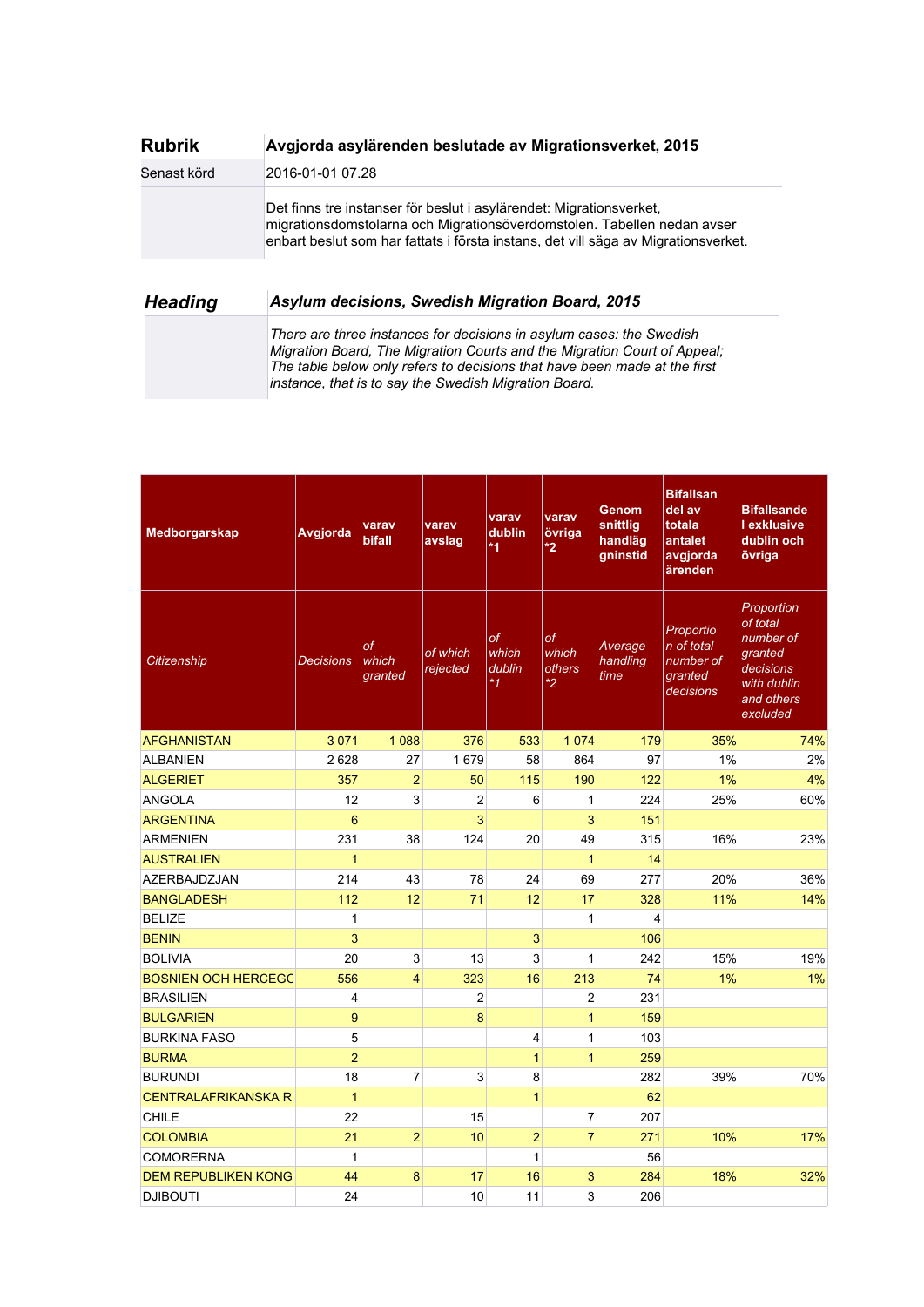| Medborgarskap               | Avgjorda         | varav<br>bifall         | varav<br>avslag      | varav<br>dublin<br>$*1$                 | varav<br>övriga<br>$*2$       | <b>Genom</b><br>snittlig<br>handläg<br>gninstid | <b>Bifallsan</b><br>del av<br>totala<br>antalet<br>avgjorda<br>ärenden | <b>Bifallsande</b><br><b>l</b> exklusive<br>dublin och<br>övriga                                     |
|-----------------------------|------------------|-------------------------|----------------------|-----------------------------------------|-------------------------------|-------------------------------------------------|------------------------------------------------------------------------|------------------------------------------------------------------------------------------------------|
| Citizenship                 | Decisions        | оf<br>which<br>granted  | of which<br>rejected | <b>of</b><br>which<br>dublin<br>$*_{1}$ | оf<br>which<br>others<br>$*2$ | Average<br>handling<br>time                     | Proportio<br>n of total<br>number of<br>granted<br>decisions           | Proportion<br>of total<br>number of<br>granted<br>decisions<br>with dublin<br>and others<br>excluded |
| <b>DOMINIKANSKA REPUBLI</b> | $\overline{5}$   |                         |                      |                                         | 5                             | 112                                             |                                                                        |                                                                                                      |
| <b>ECUADOR</b>              | 6                |                         | 6                    |                                         |                               | 204                                             |                                                                        |                                                                                                      |
| <b>EGYPTEN</b>              | 284              | 50                      | 133                  | 52                                      | 49                            | 297                                             | 18%                                                                    | 27%                                                                                                  |
| <b>EKVATORIALGUINEA</b>     | 1                |                         |                      | $\mathbf 1$                             |                               | 136                                             |                                                                        |                                                                                                      |
| <b>ELFENBENSKUSTEN</b>      | 19               |                         | 6                    | 8                                       | 5                             | 210                                             |                                                                        |                                                                                                      |
| <b>EL SALVADOR</b>          | 66               | 10                      | 39                   |                                         | 17                            | 276                                             | 15%                                                                    | 20%                                                                                                  |
| <b>ERITREA</b>              | 7450             | 6542                    | 6                    | 711                                     | 191                           | 265                                             | 88%                                                                    | 100%                                                                                                 |
| <b>ESTLAND</b>              | 1                |                         |                      |                                         | $\mathbf{1}$                  | 9                                               |                                                                        |                                                                                                      |
| <b>ETIOPIEN</b>             | 474              | 174                     | 139                  | 111                                     | 50                            | 250                                             | 37%                                                                    | 56%                                                                                                  |
| <b>FILIPPINERNA</b>         | 13               |                         | 6                    | 5                                       | $\overline{c}$                | 161                                             |                                                                        |                                                                                                      |
| <b>FRANKRIKE</b>            | $\overline{4}$   | $\mathbf{1}$            | 3                    |                                         |                               | 11                                              | 25%                                                                    | 25%                                                                                                  |
| <b>GAMBIA</b>               | 101              | 9                       | 29                   | 53                                      | 10                            | 193                                             | 9%                                                                     | 24%                                                                                                  |
| <b>GEORGIEN</b>             | 561              | 15                      | 185                  | 119                                     | 242                           | 207                                             | 3%                                                                     | 8%                                                                                                   |
| <b>GHANA</b>                | 43               | $\overline{c}$          | 10                   | 20                                      | 11                            | 153                                             | 5%                                                                     | 17%                                                                                                  |
| <b>GREKLAND</b>             | 11               | $\overline{4}$          | 5                    |                                         | $\overline{2}$                | 263                                             | 36%                                                                    | 44%                                                                                                  |
| <b>GRENADA</b>              | 1                |                         | 1                    |                                         |                               | 169                                             |                                                                        |                                                                                                      |
| <b>GUINEA</b>               | 44               | 5                       | 11                   | 14                                      | 14                            | 215                                             | 11%                                                                    | 31%                                                                                                  |
| <b>GUINEA BISSAU</b>        | 8                |                         | $\overline{c}$       | 5                                       | 1                             | 178                                             |                                                                        |                                                                                                      |
| <b>HONDURAS</b>             | 5                |                         | 3                    |                                         | $\overline{2}$                | 216                                             |                                                                        |                                                                                                      |
| <b>INDIEN</b>               | 34               | 5                       | 11                   | 4                                       | 14                            | 156                                             | 15%                                                                    | 31%                                                                                                  |
| <b>INDONESIEN</b>           | 1                |                         |                      |                                         | $\mathbf{1}$                  | 11                                              |                                                                        |                                                                                                      |
| <b>IRAK</b>                 | 2797             | 546                     | 397                  | 499                                     | 1 3 5 5                       | 173                                             | 20%                                                                    | 58%                                                                                                  |
| <b>IRAN</b>                 | 661              | 182                     | 116                  | 148                                     | 215                           | 227                                             | 28%                                                                    | 61%                                                                                                  |
| <b>ISRAEL</b>               | 18               | $\overline{4}$          | 7                    | $\mathbf{1}$                            | 6                             | 205                                             | 22%                                                                    | 36%                                                                                                  |
| <b>ITALIEN</b>              | 5                |                         | $\mathbf{2}$         |                                         | $\overline{3}$                | 133                                             |                                                                        |                                                                                                      |
| <b>JAMAICA</b>              | 2                | $\mathbf{1}$            | $\mathbf{1}$         |                                         |                               | 234                                             | 50%                                                                    | 50%                                                                                                  |
| <b>JAPAN</b>                | 9                |                         |                      |                                         | $\boldsymbol{9}$              | 63                                              |                                                                        |                                                                                                      |
| <b>JEMEN</b>                | 163              | 67                      | 25                   | 31                                      | 40                            | 291                                             | 41%                                                                    | 73%                                                                                                  |
| <b>JORDANIEN</b>            | 165              | 31                      | 56                   | 33                                      | 45                            | 246                                             | 19%                                                                    | 36%                                                                                                  |
| <b>KAMERUN</b>              | 33               | 8                       | 9                    | 11                                      | 5                             | 244                                             | 24%                                                                    | 47%                                                                                                  |
| <b>KANADA</b>               | $6\phantom{1}$   |                         | 3                    | $\mathbf{1}$                            | $\overline{2}$                | 189                                             |                                                                        |                                                                                                      |
| <b>KAP VERDE</b>            | 4                |                         | 3                    |                                         | $\mathbf{1}$                  | 346                                             |                                                                        |                                                                                                      |
| <b>KAZAKSTAN</b>            | 165              | $\overline{\mathbf{4}}$ | 71                   | 61                                      | 29                            | 226                                             | 2%                                                                     | 5%                                                                                                   |
| <b>KENYA</b>                | 28               | $\boldsymbol{2}$        | 7                    | 12                                      | 7                             | 252                                             | 7%                                                                     | 22%                                                                                                  |
| <b>KINA</b>                 | 31               | $\bf 8$                 | 9                    | $\mathbf{3}$                            | 11                            | 316                                             | 26%                                                                    | 47%                                                                                                  |
| <b>KIRGIZISTAN</b>          | 93               | $\overline{7}$          | 33                   | 30                                      | 23                            | 199                                             | 8%                                                                     | 18%                                                                                                  |
| <b>KONGO</b>                | 15               | $\overline{a}$          |                      | 12                                      | $\mathbf{1}$                  | 121                                             | 13%                                                                    | 100%                                                                                                 |
| <b>KOSOVO</b>               | 2 170            | 60                      | 1 3 0 3              | 418                                     | 389                           | 102                                             | 3%                                                                     | 4%                                                                                                   |
| <b>KROATIEN</b>             | 18               |                         | 15                   |                                         | $\mathbf{3}$                  | 67                                              |                                                                        |                                                                                                      |
| <b>KUBA</b>                 | 38               | $\mathbf{1}$            | 22                   | $\mathbf{1}$                            | 14                            | 273                                             | 3%                                                                     | 4%                                                                                                   |
| <b>KUWAIT</b>               | $\bf8$           | $\mathbf{1}$            | $\overline{4}$       | $\overline{1}$                          | $\overline{2}$                | 246                                             | 13%                                                                    | 20%                                                                                                  |
| LETTLAND                    | $\overline{c}$   |                         |                      |                                         | $\overline{c}$                | 159                                             |                                                                        |                                                                                                      |
| <b>LIBANON</b>              | 399              | 51                      | 157                  | 101                                     | 90                            | 251                                             | 13%                                                                    | 25%                                                                                                  |
| LIBERIA                     | $\boldsymbol{7}$ |                         | $\mathbf{3}$         | $\mathbf{3}$                            | $\mathbf{1}$                  | 202                                             |                                                                        |                                                                                                      |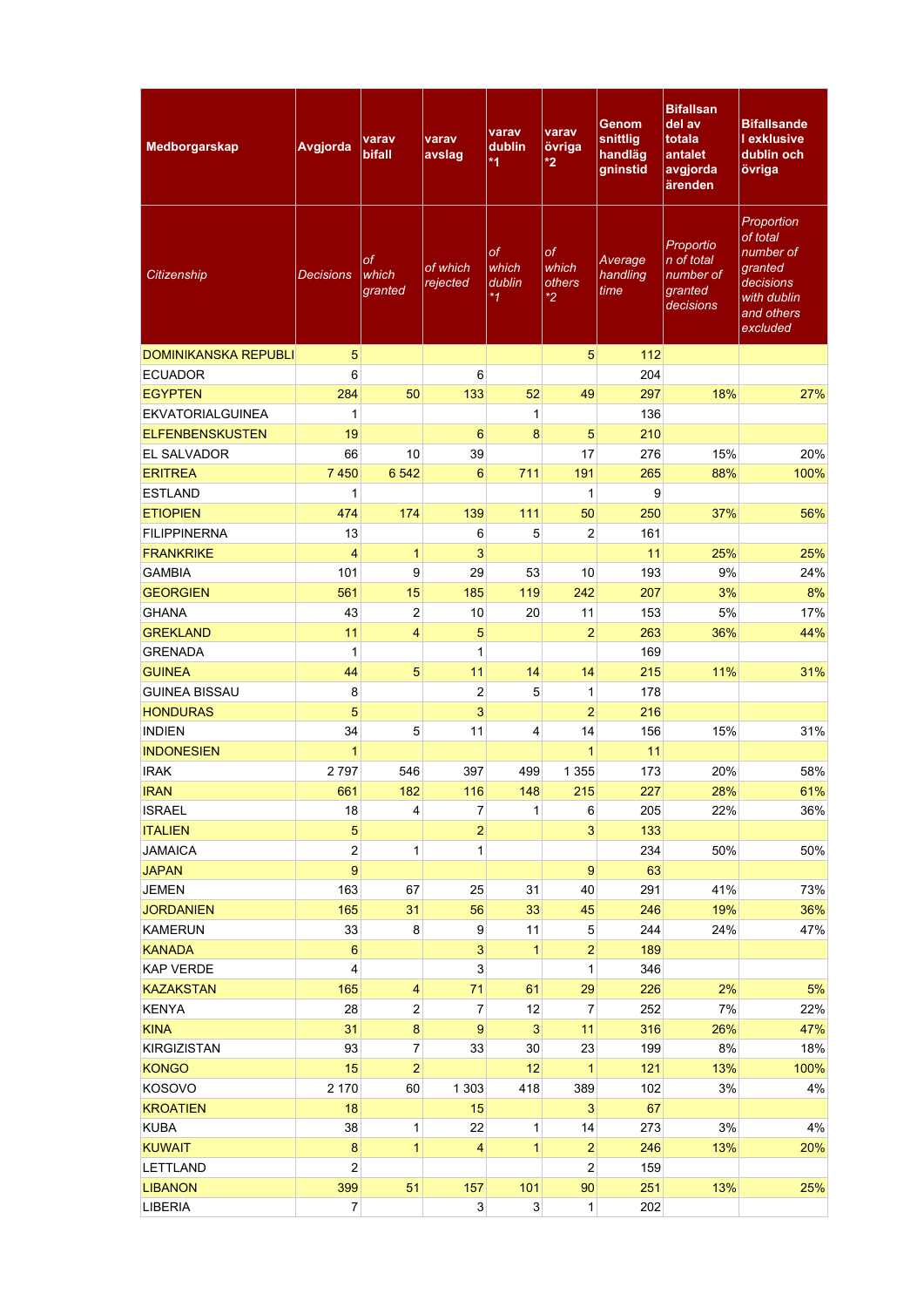| <b>Medborgarskap</b>                  | Avgjorda       | varav<br><b>bifall</b>        | varav<br>avslag         | varav<br>dublin<br>$*1$              | varav<br>övriga<br>$*2$          | Genom<br>snittlig<br>handläg<br>gninstid | <b>Bifallsan</b><br>del av<br>totala<br>antalet<br>avgjorda<br>ärenden | <b>Bifallsande</b><br><b>Lexklusive</b><br>dublin och<br>övriga                                      |
|---------------------------------------|----------------|-------------------------------|-------------------------|--------------------------------------|----------------------------------|------------------------------------------|------------------------------------------------------------------------|------------------------------------------------------------------------------------------------------|
| Citizenship                           | Decisions      | оf<br>which<br>granted        | of which<br>rejected    | <b>of</b><br>which<br>dublin<br>$*1$ | of<br>which<br>others<br>$*_{2}$ | Average<br>handling<br>time              | Proportio<br>n of total<br>number of<br>granted<br>decisions           | Proportion<br>of total<br>number of<br>granted<br>decisions<br>with dublin<br>and others<br>excluded |
| <b>LIBYEN</b>                         | 371            | 29                            | 46                      | 167                                  | 129                              | 157                                      | 8%                                                                     | 39%                                                                                                  |
| <b>LITAUEN</b>                        | 5              |                               | 4                       |                                      | 1                                | 3                                        |                                                                        |                                                                                                      |
| <b>MADAGASKAR</b>                     | 3              |                               | 3                       |                                      |                                  | 294                                      |                                                                        |                                                                                                      |
| <b>MAKEDONIEN</b>                     | 511            | 5                             | 291                     | 25                                   | 190                              | 94                                       | 1%                                                                     | 2%                                                                                                   |
| <b>MALAWI</b>                         | $\mathbf{1}$   |                               |                         | $\mathbf{1}$                         |                                  | 101                                      |                                                                        |                                                                                                      |
| <b>MALAYSIA</b>                       | 1              | 1                             |                         |                                      |                                  | 531                                      | 100%                                                                   | 100%                                                                                                 |
| <b>MALI</b>                           | 21             | $\overline{1}$                | 3                       | 13                                   | 4                                | 148                                      | 5%                                                                     | 25%                                                                                                  |
| <b>MAROCKO</b>                        | 712            | 32                            | 188                     | 143                                  | 349                              | 154                                      | 4%                                                                     | 15%                                                                                                  |
| <b>MAURETANIEN</b>                    | 10             | $\overline{2}$                |                         | 6                                    | $\overline{2}$                   | 107                                      | 20%                                                                    | 100%                                                                                                 |
| <b>MEXICO</b>                         | 8              |                               | 3                       | 1                                    | 4                                | 203                                      |                                                                        |                                                                                                      |
| <b>MOLDAVIEN</b>                      | 36             |                               | 16                      | $\overline{4}$                       | 16                               | 189                                      |                                                                        |                                                                                                      |
| <b>MONGOLIET</b>                      | 480            | 38                            | 345                     | 20                                   | 77                               | 251                                      | 8%                                                                     | 10%                                                                                                  |
| <b>MONTENEGRO</b>                     | 150            |                               | 86                      | 11                                   | 53                               | 103                                      |                                                                        |                                                                                                      |
| <b>NEDERLÄNDERNA</b>                  | 1              |                               | 1                       |                                      |                                  | 412                                      |                                                                        |                                                                                                      |
| <b>NEPAL</b>                          | $\overline{7}$ | 1                             | 5                       | $\overline{1}$                       |                                  | 273                                      | 14%                                                                    | 17%                                                                                                  |
| <b>NICARAGUA</b>                      | 13             |                               | 8                       |                                      | 5                                | 209                                      |                                                                        |                                                                                                      |
| <b>NIGER</b>                          | $\overline{2}$ |                               |                         | $\mathbf{1}$                         | $\mathbf{1}$                     | 63                                       |                                                                        |                                                                                                      |
| <b>NIGERIA</b>                        | 269            | 45                            | 47                      | 124                                  | 53                               | 186                                      | 17%                                                                    | 49%                                                                                                  |
| <b>NORDKOREA</b>                      | $\overline{2}$ | $\mathbf{1}$                  |                         |                                      | $\mathbf{1}$                     | 726                                      | 50%                                                                    | 100%                                                                                                 |
| <b>OKÄNT</b>                          | 272            | 31                            | 169                     | 27                                   | 45                               | 262                                      | 11%                                                                    | 16%                                                                                                  |
| <b>PAKISTAN</b>                       | 167            | 26                            | 58                      | 31                                   | 52                               | 261                                      | 16%                                                                    | 31%                                                                                                  |
| PERU                                  | 9              | 1                             | 8                       |                                      |                                  | 253                                      | 11%                                                                    | 11%                                                                                                  |
|                                       |                |                               | 10                      |                                      |                                  |                                          |                                                                        |                                                                                                      |
| <b>POLEN</b><br><b>RUMÄNIEN</b>       | 15<br>45       | 1                             | 36                      |                                      | 4<br>9                           | 144<br>127                               | 7%                                                                     | 9%                                                                                                   |
| <b>RWANDA</b>                         | 10             | $\mathbf{1}$                  | $\overline{2}$          | $\boldsymbol{6}$                     | $\overline{1}$                   |                                          | 10%                                                                    |                                                                                                      |
| <b>RYSSLAND</b>                       | 491            | 117                           |                         | 60                                   |                                  | 220                                      |                                                                        | 33%                                                                                                  |
|                                       |                |                               | 184                     | $\mathbf{1}$                         | 130                              | 277                                      | 24%                                                                    | 39%                                                                                                  |
| <b>SAUDIARABIEN</b><br><b>SENEGAL</b> | 18<br>40       | 16<br>$\overline{\mathbf{4}}$ | 10                      |                                      | $\mathbf{1}$<br>13               | 297                                      | 89%                                                                    | 100%                                                                                                 |
|                                       |                |                               |                         | 13                                   |                                  | 208                                      | 10%                                                                    | 29%                                                                                                  |
| <b>SERBIEN</b>                        | 1 4 5 1        | 13                            | 807                     | 85                                   | 546                              | 106                                      | 1%                                                                     | 2%                                                                                                   |
| SIERRA LEONE                          | 21             | 3 <sup>1</sup>                | 7                       | 8                                    | 3 <sup>1</sup>                   | 200                                      | 14%                                                                    | 30%                                                                                                  |
| <b>SLOVAKIEN</b>                      | 4              |                               | $\overline{\mathbf{4}}$ |                                      |                                  | 33                                       |                                                                        |                                                                                                      |
| <b>SLOVENIEN</b>                      | 5              |                               | 5                       |                                      |                                  | 10 <sup>1</sup>                          |                                                                        |                                                                                                      |
| <b>SOMALIA</b>                        | 2 9 0 7        | 958                           | 385                     | 1 1 4 8                              | 416                              | 240                                      | 33%                                                                    | 71%                                                                                                  |
| <b>SPANIEN</b>                        | 8              |                               | 4                       |                                      | 4                                | 195                                      |                                                                        |                                                                                                      |
| <b>SRI LANKA</b>                      | 19             | $\mathbf{1}$                  | $6\phantom{1}$          | 12                                   |                                  | 204                                      | 5%                                                                     | 14%                                                                                                  |
| <b>STATEN PALESTINA</b>               | 492            | 309                           | 137                     | 19                                   | 27                               | 350                                      | 63%                                                                    | 69%                                                                                                  |
| <b>STATSLÖS</b>                       | 3 9 5 4        | 3 1 4 2                       | 167                     | 409                                  | 236                              | 280                                      | 79%                                                                    | 95%                                                                                                  |
| <b>STORBRITANNIEN</b>                 | 2              |                               |                         |                                      | $\overline{2}$                   | 371                                      |                                                                        |                                                                                                      |
| <b>SUDAN</b>                          | 203            | 64                            | 53                      | 54                                   | 32                               | 248                                      | 32%                                                                    | 55%                                                                                                  |
| <b>SYDAFRIKA</b>                      | 3              |                               | $\overline{\mathbf{c}}$ | $\mathbf{1}$                         |                                  | 144                                      |                                                                        |                                                                                                      |
| <b>SYDKOREA</b>                       | 4              |                               | $\overline{2}$          |                                      | $\overline{2}$                   | 162                                      |                                                                        |                                                                                                      |
| SYDSUDAN                              | $\overline{2}$ |                               |                         | $\overline{2}$                       |                                  | 108                                      |                                                                        |                                                                                                      |
| <b>SYRIEN</b>                         | 20 677         | 18 5 23                       | 36                      | 1 2 0 6                              | 912                              | 264                                      | 90%                                                                    | 100%                                                                                                 |
| <b>TADZJIKISTAN</b>                   | 29             | $3\vert$                      | $10$                    | 11                                   | 5 <sub>5</sub>                   | 224                                      | 10%                                                                    | 23%                                                                                                  |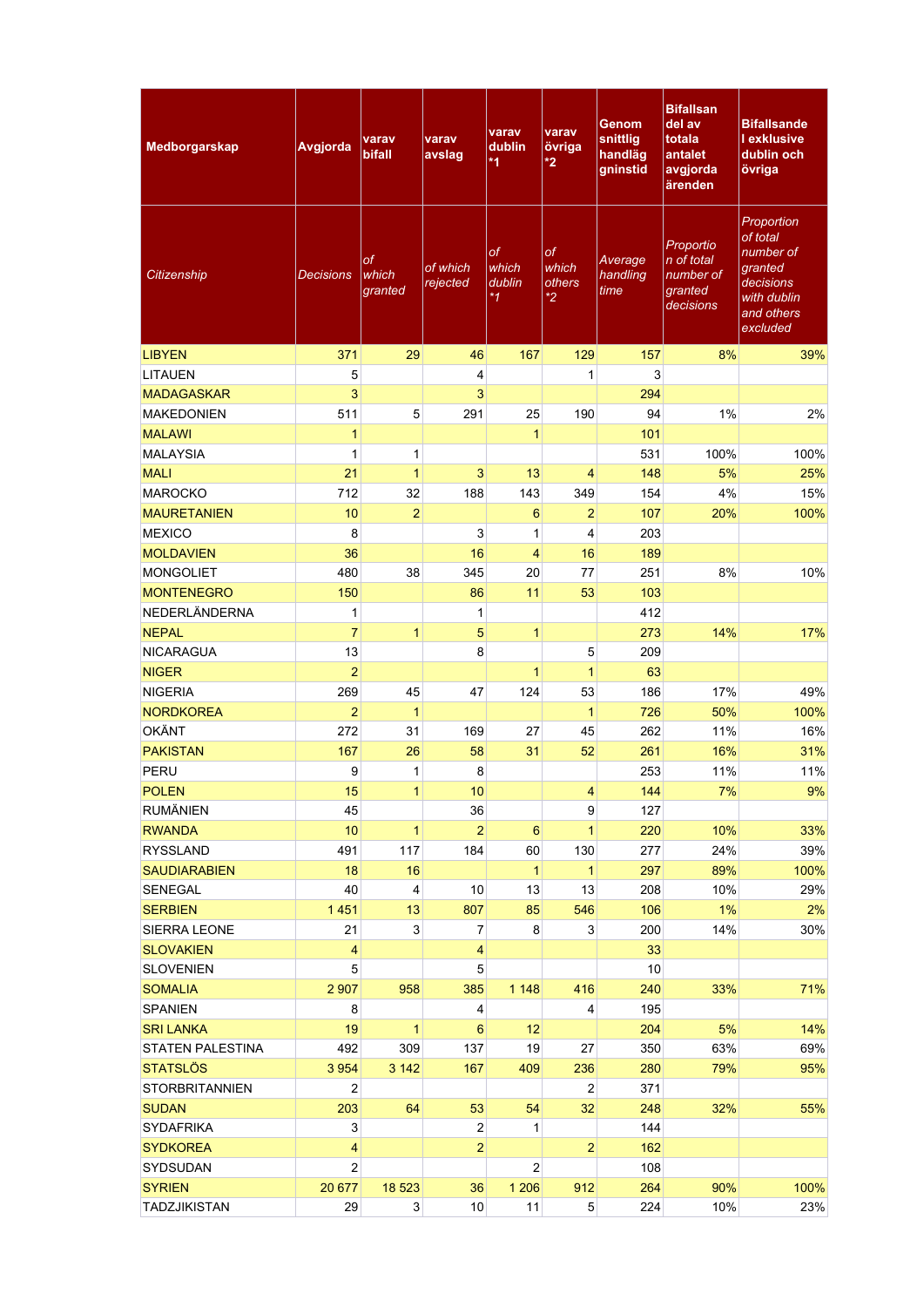| Medborgarskap          | Avgjorda         | varav<br><b>bifall</b> | varav<br>avslag      | varav<br>dublin<br>$*1$                 | varav<br>övriga<br>$\boldsymbol{z}$     | <b>Genom</b><br>snittlig<br>handläg<br>gninstid | <b>Bifallsan</b><br>del av<br>totala<br>antalet<br>avgjorda<br>ärenden | <b>Bifallsande</b><br><b>I</b> exklusive<br>dublin och<br>övriga                                     |
|------------------------|------------------|------------------------|----------------------|-----------------------------------------|-----------------------------------------|-------------------------------------------------|------------------------------------------------------------------------|------------------------------------------------------------------------------------------------------|
| Citizenship            | <b>Decisions</b> | оf<br>which<br>granted | of which<br>rejected | <b>of</b><br>which<br>dublin<br>$*_{1}$ | <b>of</b><br>which<br>others<br>$*_{2}$ | Average<br>handling<br>time                     | Proportio<br>n of total<br>number of<br>granted<br>decisions           | Proportion<br>of total<br>number of<br>granted<br>decisions<br>with dublin<br>and others<br>excluded |
| <b>TANZANIA</b>        | 24               | $\overline{4}$         | 5                    | 10                                      | 5                                       | 202                                             | 17%                                                                    | 44%                                                                                                  |
| <b>TCHAD</b>           | 14               | 4                      |                      | $\overline{7}$                          | 3                                       | 112                                             | 29%                                                                    | 100%                                                                                                 |
| <b>THAILAND</b>        | 6                |                        | 3                    | $\overline{2}$                          | $\mathbf{1}$                            | 230                                             |                                                                        |                                                                                                      |
| <b>TJECKIEN</b>        | $\mathbf{1}$     |                        | 1                    |                                         |                                         | 4                                               |                                                                        |                                                                                                      |
| <b>TOGO</b>            | $\overline{7}$   |                        | $\overline{a}$       | $\overline{4}$                          | $\mathbf{1}$                            | 142                                             |                                                                        |                                                                                                      |
| TRINIDAD OCH TOBAGO    | $\overline{c}$   |                        | $\overline{c}$       |                                         |                                         | 122                                             |                                                                        |                                                                                                      |
| <b>TUNISIEN</b>        | 213              | $\overline{7}$         | 36                   | 75                                      | 95                                      | 153                                             | 3%                                                                     | 16%                                                                                                  |
| <b>TURKIET</b>         | 129              | 8                      | 70                   | 17                                      | 34                                      | 230                                             | 6%                                                                     | 10%                                                                                                  |
| <b>TURKMENISTAN</b>    | 5                |                        |                      | $\mathbf{1}$                            | $\overline{\mathbf{4}}$                 | 115                                             |                                                                        |                                                                                                      |
| <b>UGANDA</b>          | 123              | 60                     | 26                   | 27                                      | 10                                      | 305                                             | 49%                                                                    | 70%                                                                                                  |
| <b>UKRAINA</b>         | 897              | 29                     | 459                  | 167                                     | 242                                     | 251                                             | 3%                                                                     | 6%                                                                                                   |
| <b>UNDER UTREDNING</b> | 108              | 32                     | 7                    | 21                                      | 48                                      | 160                                             | 30%                                                                    | 82%                                                                                                  |
| <b>UNGERN</b>          | $\overline{7}$   | $\mathbf{1}$           | $\mathbf{1}$         |                                         | 5                                       | 66                                              | 14%                                                                    | 50%                                                                                                  |
| <b>URUGUAY</b>         | $\mathbf{1}$     |                        |                      |                                         | $\mathbf{1}$                            | 159                                             |                                                                        |                                                                                                      |
| <b>USA</b>             | 32               | 6                      | 13                   |                                         | 13                                      | 123                                             | 19%                                                                    | 32%                                                                                                  |
| <b>UZBEKISTAN</b>      | 158              | 40                     | 44                   | 29                                      | 45                                      | 296                                             | 25%                                                                    | 48%                                                                                                  |
| <b>VENEZUELA</b>       | 27               | $\overline{2}$         | 22                   |                                         | 3                                       | 279                                             | 7%                                                                     | 8%                                                                                                   |
| <b>VIETNAM</b>         | 28               | 4                      | 14                   | 5                                       | $\overline{5}$                          | 275                                             | 14%                                                                    | 22%                                                                                                  |
| <b>VITRYSSLAND</b>     | 194              | 11                     | 46                   | 15                                      | 122                                     | 210                                             | 6%                                                                     | 19%                                                                                                  |
| <b>ZAMBIA</b>          | 6                | $\overline{c}$         |                      | 4                                       |                                         | 198                                             | 33%                                                                    | 100%                                                                                                 |
| <b>ZIMBABWE</b>        | $\overline{2}$   | $\mathbf{1}$           | 1                    |                                         |                                         | 390                                             | 50%                                                                    | 50%                                                                                                  |
| ÖVRIGA                 | 35               | 23                     | $\overline{2}$       |                                         | 10                                      | 252                                             | 66%                                                                    | 92%                                                                                                  |
|                        | 58802            | 32631                  | 9524                 | 7297                                    | 9 3 5 0                                 | 229                                             | 55%                                                                    | 77%                                                                                                  |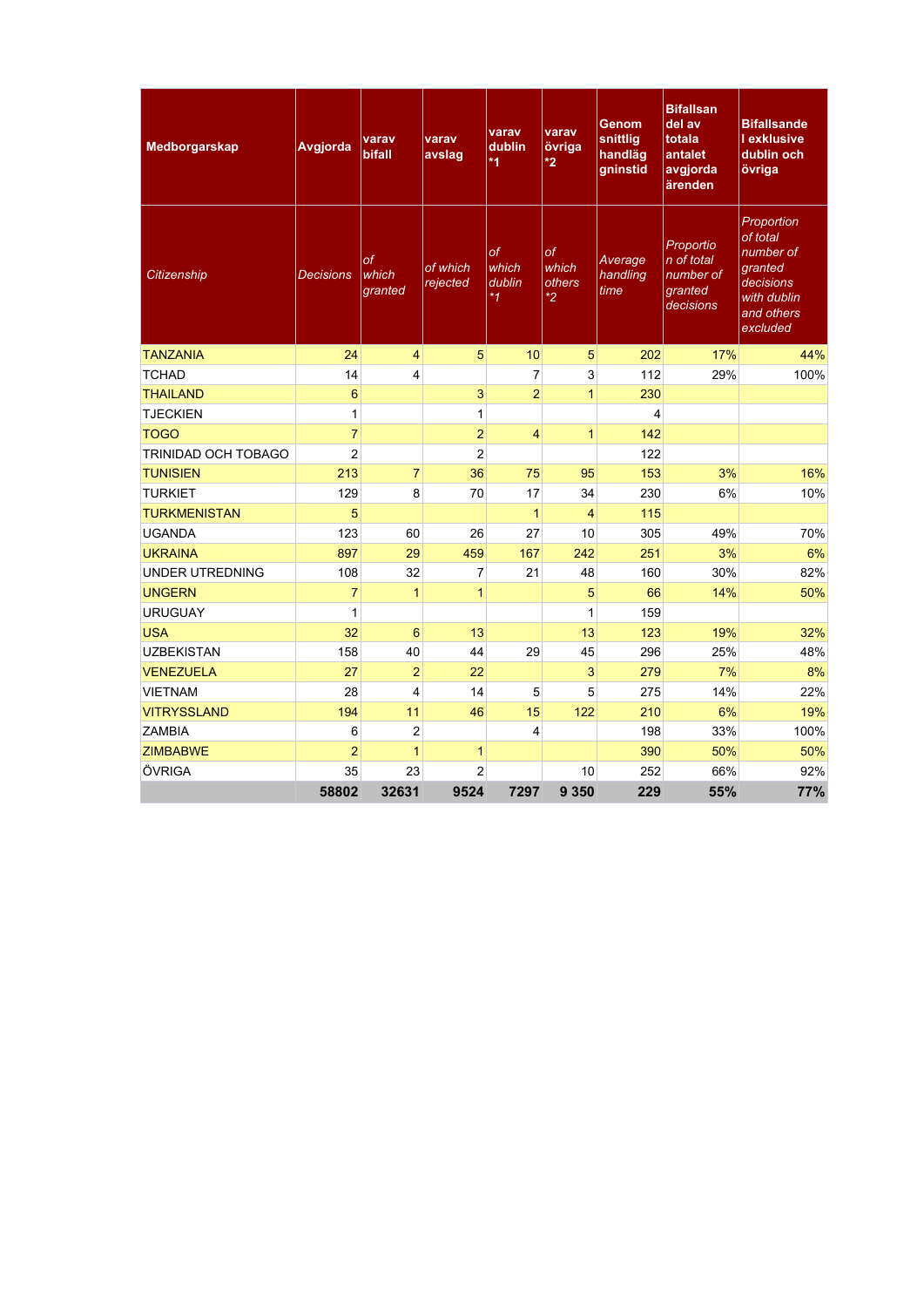| <b>Rubrik</b> | Avgjorda asylärenden beslutade av Migrationsverket,<br>ensamkommande barn, 2015                                                                                                                                                      |
|---------------|--------------------------------------------------------------------------------------------------------------------------------------------------------------------------------------------------------------------------------------|
| Senast körd   | 2016-01-01 07.28                                                                                                                                                                                                                     |
|               | Det finns tre instanser för beslut i asylärendet: Migrationsverket,<br>migrationsdomstolarna och Migrationsöverdomstolen. Tabellen nedan avser<br>enbart beslut som har fattats i första instans, det vill säga av Migrationsverket. |
|               | Med ett ensamkommet barn avses person under 18 år som kommit hit och ansökt<br>om asyl utan sina föräldrar eller annan legal vårdnadshavare.                                                                                         |

| <b>Heading</b> | Asylum decisions, unaccompanied minors, Swedish Migration Board,<br>2015                                                                                                                                                                                                               |
|----------------|----------------------------------------------------------------------------------------------------------------------------------------------------------------------------------------------------------------------------------------------------------------------------------------|
|                | There are three instances for decisions in asylum cases: the Swedish Migration<br>Board, The Migration Courts and the Migration Court of Appeal; The table below<br>only refers to decisions that have been made at the first instance, that is to say<br>the Swedish Migration Board. |
|                | An "unaccompanied child" means a person under the age of 18 who has come to<br>Sweden and applied for asylum without his or her parents or other legal custodial<br>parent.                                                                                                            |

| Medborgarskap              | Avgjorda         | varav<br><b>bifall</b>        | varav<br>avslag      | varav<br>dublin<br>$*1$                  | varav<br>övriga<br>$*2$                  | Genom<br>snittlig<br>handläg<br>gninstid | <b>Bifallsand</b><br>el av<br>totala<br>antalet<br>avgjorda<br>ärenden | <b>Bifallsandel</b><br>exklusive<br>dublin och<br>övriga                                                 |
|----------------------------|------------------|-------------------------------|----------------------|------------------------------------------|------------------------------------------|------------------------------------------|------------------------------------------------------------------------|----------------------------------------------------------------------------------------------------------|
| Citizenship                | <b>Decisions</b> | <b>of</b><br>which<br>granted | of which<br>rejected | $\sigma$ f<br>which<br>dublin<br>$*_{1}$ | $\sigma$ f<br>which<br>others<br>$*_{2}$ | Average<br>handling<br>time              | Proportion<br>of total<br>number of<br>granted<br>decisions            | <b>Proportion of</b><br>total number<br>of granted<br>decisions<br>with dublin<br>and others<br>excluded |
| <b>AFGHANISTAN</b>         | 1 3 8 7          | 731                           | 85                   | 14                                       | 557                                      | 172                                      | 53%                                                                    | 90%                                                                                                      |
| <b>ALBANIEN</b>            | 81               |                               | 70                   |                                          | 11                                       | 152                                      |                                                                        |                                                                                                          |
| <b>ALGERIET</b>            | 85               | 1                             | 9                    | $\mathbf{1}$                             | 74                                       | 125                                      | 1%                                                                     | 10%                                                                                                      |
| <b>ANGOLA</b>              | 1                |                               | $\mathbf{1}$         |                                          |                                          | 675                                      |                                                                        |                                                                                                          |
| <b>ARMENIEN</b>            | $\overline{4}$   |                               | 3                    |                                          | $\mathbf{1}$                             | 315                                      |                                                                        |                                                                                                          |
| <b>AZERBAJDZJAN</b>        | $\mathbf{1}$     | 1                             |                      |                                          |                                          | 206                                      | 100%                                                                   | 100%                                                                                                     |
| <b>BANGLADESH</b>          | 5                | $\overline{2}$                | 3                    |                                          |                                          | 437                                      | 40%                                                                    | 40%                                                                                                      |
| <b>BOSNIEN OCH HERCEG(</b> | $\overline{2}$   |                               |                      | 1                                        | 1                                        | 113                                      |                                                                        |                                                                                                          |
| <b>CHILE</b>               | $\mathbf{3}$     |                               | 1                    |                                          | $\overline{2}$                           | 150                                      |                                                                        |                                                                                                          |
| <b>COLOMBIA</b>            | 1                |                               |                      |                                          | 1                                        | 17                                       |                                                                        |                                                                                                          |
| <b>DEM REPUBLIKEN KONG</b> | 3                | 3                             |                      |                                          |                                          | 338                                      | 100%                                                                   | 100%                                                                                                     |
| <b>DJIBOUTI</b>            | 1                |                               | 1                    |                                          |                                          | 270                                      |                                                                        |                                                                                                          |
| <b>DOMINIKANSKA REPUBL</b> | 3                |                               |                      |                                          | 3                                        | 110                                      |                                                                        |                                                                                                          |
| <b>EGYPTEN</b>             | $\overline{2}$   |                               | 1                    |                                          | 1                                        | 347                                      |                                                                        |                                                                                                          |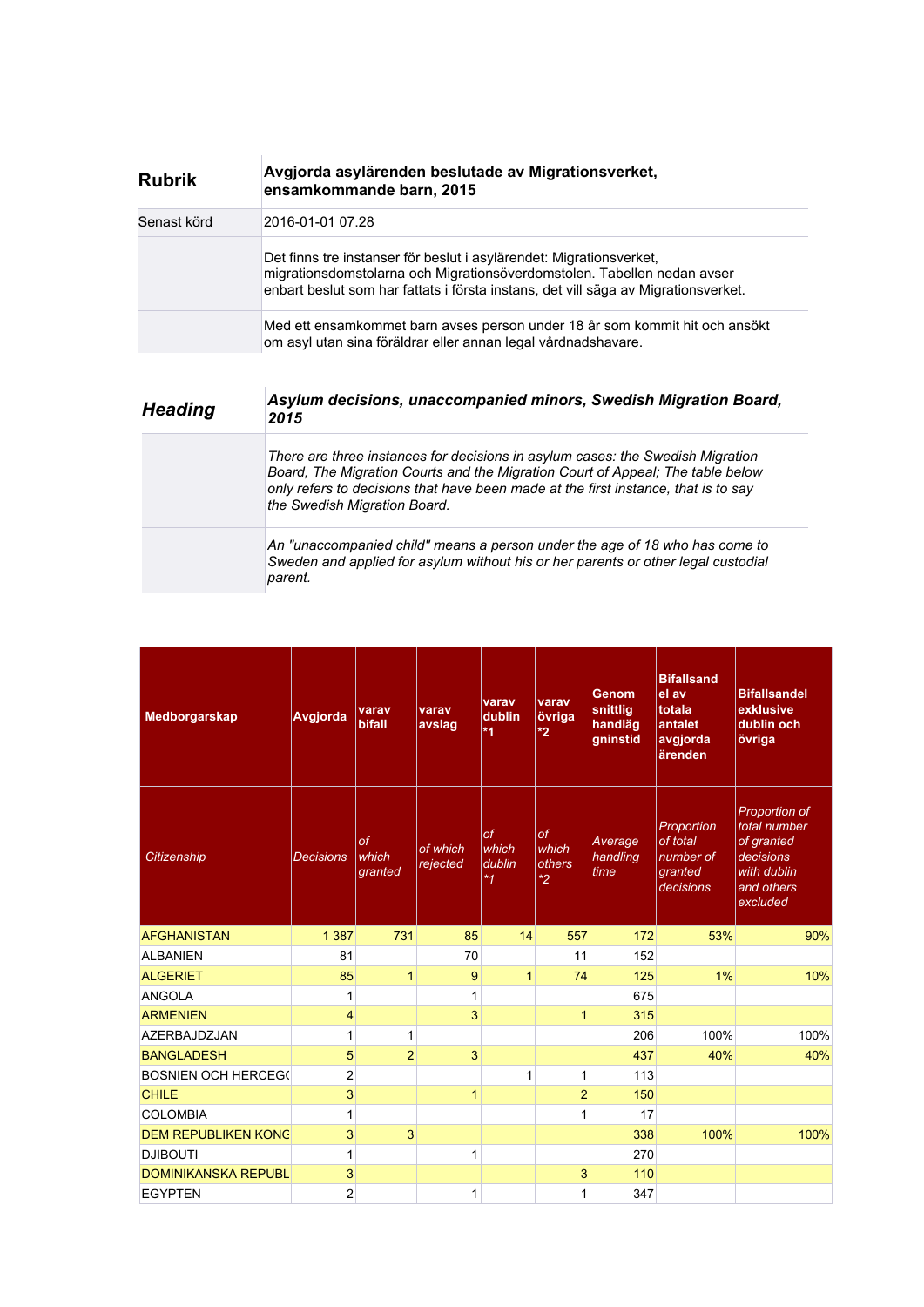| Medborgarskap                 | Avgjorda       | varav<br><b>bifall</b> | varav<br>avslag           | varav<br>dublin<br>*1       | varav<br>övriga<br>*2            | Genom<br>snittlig<br>handläg<br>gninstid | <b>Bifallsand</b><br>el av<br>totala<br>antalet<br>avgjorda<br>ärenden | <b>Bifallsandel</b><br>exklusive<br>dublin och<br>övriga                                          |
|-------------------------------|----------------|------------------------|---------------------------|-----------------------------|----------------------------------|------------------------------------------|------------------------------------------------------------------------|---------------------------------------------------------------------------------------------------|
| Citizenship                   | Decisions      | of<br>which<br>granted | of which<br>rejected      | of<br>which<br>dublin<br>*1 | of<br>which<br>others<br>$*_{2}$ | Average<br>handling<br>time              | Proportion<br>of total<br>number of<br>granted<br>decisions            | Proportion of<br>total number<br>of granted<br>decisions<br>with dublin<br>and others<br>excluded |
| <b>ERITREA</b>                | 778            | 748                    |                           | $\overline{2}$              | 28                               | 178                                      | 96%                                                                    | 100%                                                                                              |
| <b>ETIOPIEN</b>               | 113            | 88                     | 14                        | 1                           | 10                               | 234                                      | 78%                                                                    | 86%                                                                                               |
| <b>FRANKRIKE</b>              | $\mathbf{1}$   | $\mathbf{1}$           |                           |                             |                                  | 30                                       | 100%                                                                   | 100%                                                                                              |
| <b>GAMBIA</b>                 | 9              | $\mathbf 1$            | 4                         |                             | 4                                | 209                                      | 11%                                                                    | 20%                                                                                               |
| <b>GEORGIEN</b>               | 5              | $\mathbf{1}$           | $\mathbf{1}$              |                             | 3                                | 267                                      | 20%                                                                    | 50%                                                                                               |
| <b>GHANA</b>                  | $\overline{c}$ | $\mathbf{1}$           |                           |                             | $\mathbf{1}$                     | 105                                      | 50%                                                                    | 100%                                                                                              |
| <b>GUINEA</b>                 | $\overline{a}$ |                        | $\mathbf{1}$              |                             | $\mathbf{1}$                     | 197                                      |                                                                        |                                                                                                   |
| <b>INDIEN</b>                 | 3              |                        |                           |                             | 3                                | 18                                       |                                                                        |                                                                                                   |
| <b>IRAK</b>                   | 74             | 41                     | 6                         | $\mathbf{1}$                | 26                               | 196                                      | 55%                                                                    | 87%                                                                                               |
| <b>IRAN</b>                   | 11             | 5                      | 3                         |                             | 3                                | 303                                      | 45%                                                                    | 63%                                                                                               |
| <b>ISRAEL</b>                 | $\mathbf{1}$   |                        | $\mathbf{1}$              |                             |                                  | 274                                      |                                                                        |                                                                                                   |
| <b>JEMEN</b>                  | 4              | $\mathsf 3$            |                           |                             | $\mathbf{1}$                     | 294                                      | 75%                                                                    | 100%                                                                                              |
| <b>JORDANIEN</b>              | $\overline{2}$ |                        | $\overline{2}$            |                             |                                  | 260                                      |                                                                        |                                                                                                   |
| <b>KAP VERDE</b>              | 1              |                        | $\mathbf{1}$              |                             |                                  | 290                                      |                                                                        |                                                                                                   |
| <b>KAZAKSTAN</b>              | 3              | $\mathbf{3}$           |                           |                             |                                  | 282                                      | 100%                                                                   | 100%                                                                                              |
| <b>KIRGIZISTAN</b>            | $\mathbf{1}$   |                        | 1                         |                             |                                  | 294                                      |                                                                        |                                                                                                   |
| <b>KONGO</b>                  | $\mathbf{1}$   | $\mathbf{1}$           |                           |                             |                                  | 330                                      | 100%                                                                   | 100%                                                                                              |
| <b>KOSOVO</b>                 | 15             | 4                      | 7                         | $\overline{2}$              | 2                                | 187                                      | 27%                                                                    | 36%                                                                                               |
| <b>LIBANON</b>                | $\overline{a}$ |                        |                           |                             | $\overline{2}$                   | 194                                      |                                                                        |                                                                                                   |
| <b>LIBYEN</b>                 | 22             | $\mathbf{1}$           | 1                         | 1                           | 19                               | 119                                      | 5%                                                                     | 50%                                                                                               |
| <b>MAKEDONIEN</b>             | $\overline{2}$ |                        | $\mathbf{1}$              |                             | $\mathbf{1}$                     | 170                                      |                                                                        |                                                                                                   |
|                               |                |                        |                           |                             |                                  |                                          |                                                                        |                                                                                                   |
| <b>MALI</b><br><b>MAROCKO</b> | 1              | 13                     |                           | $\overline{3}$              | 1<br>186                         | 165<br>141                               | 5%                                                                     | 19%                                                                                               |
| <b>MAURETANIEN</b>            | 257<br>1       |                        | 55                        |                             | 1                                | 40                                       |                                                                        |                                                                                                   |
| <b>MOLDAVIEN</b>              | $\mathbf{1}$   |                        |                           |                             | $\mathbf{1}$                     | 138                                      |                                                                        |                                                                                                   |
| <b>MONGOLIET</b>              | $\overline{c}$ |                        | $\mathbf{2}$              |                             |                                  | 387                                      |                                                                        |                                                                                                   |
| <b>MONTENEGRO</b>             | $\overline{2}$ |                        | $\overline{a}$            |                             |                                  | 117                                      |                                                                        |                                                                                                   |
| <b>NIGERIA</b>                | 5              | $\mathbf{1}$           | $\ensuremath{\mathsf{3}}$ |                             | $\mathbf{1}$                     | 189                                      | 20%                                                                    | 25%                                                                                               |
| <b>OKÄNT</b>                  | 11             | $\overline{4}$         | 3                         |                             | 4                                | 249                                      | 36%                                                                    | 57%                                                                                               |
| <b>PAKISTAN</b>               | 6              | 1                      | 4                         |                             | 1                                | 243                                      | 17%                                                                    | 20%                                                                                               |
| <b>RUMÄNIEN</b>               | $\mathbf{1}$   |                        |                           |                             | $\mathbf{1}$                     | 50                                       |                                                                        |                                                                                                   |
| <b>RYSSLAND</b>               | 8              | $\mathbf 5$            | $\mathbf{2}$              |                             | 1                                | 275                                      | 63%                                                                    | 71%                                                                                               |
| <b>SENEGAL</b>                | $\overline{a}$ |                        |                           |                             | $\mathbf{2}$                     | 57                                       |                                                                        |                                                                                                   |
| <b>SERBIEN</b>                | 16             |                        | 8                         | 1                           | 7                                | 119                                      |                                                                        |                                                                                                   |
| <b>SIERRA LEONE</b>           | $\mathbf{1}$   |                        |                           | $\mathbf{1}$                |                                  | 117                                      |                                                                        |                                                                                                   |
| <b>SOMALIA</b>                |                |                        | 96                        | 16                          |                                  |                                          |                                                                        |                                                                                                   |
| <b>STATEN PALESTINA</b>       | 535<br>14      | 373<br>12              |                           |                             | 50<br>$\overline{2}$             | 268                                      | 70%<br>86%                                                             | 80%                                                                                               |
|                               |                |                        |                           |                             |                                  | 256                                      |                                                                        | 100%                                                                                              |
| <b>STATSLÖS</b>               | 257            | 236                    | $\overline{7}$            | 3 <sup>1</sup>              | 11                               | 236                                      | 92%                                                                    | 97%                                                                                               |
| <b>SUDAN</b>                  | 13             | $\overline{7}$         | 4                         |                             | 2 <sup>2</sup>                   | 257                                      | 54%                                                                    | 64%                                                                                               |
| <b>SYRIEN</b>                 | 826            | 764                    |                           | 14                          | 48                               | 203                                      | 92%                                                                    | 100%                                                                                              |
| <b>TCHAD</b>                  | 3              | $\mathsf 3$            |                           |                             |                                  | 188                                      | 100%                                                                   | 100%                                                                                              |
| <b>TUNISIEN</b>               | 10             | $\mathbf{1}$           | $\mathbf{3}$              |                             | $6 \mid$                         | 219                                      | 10%                                                                    | 25%                                                                                               |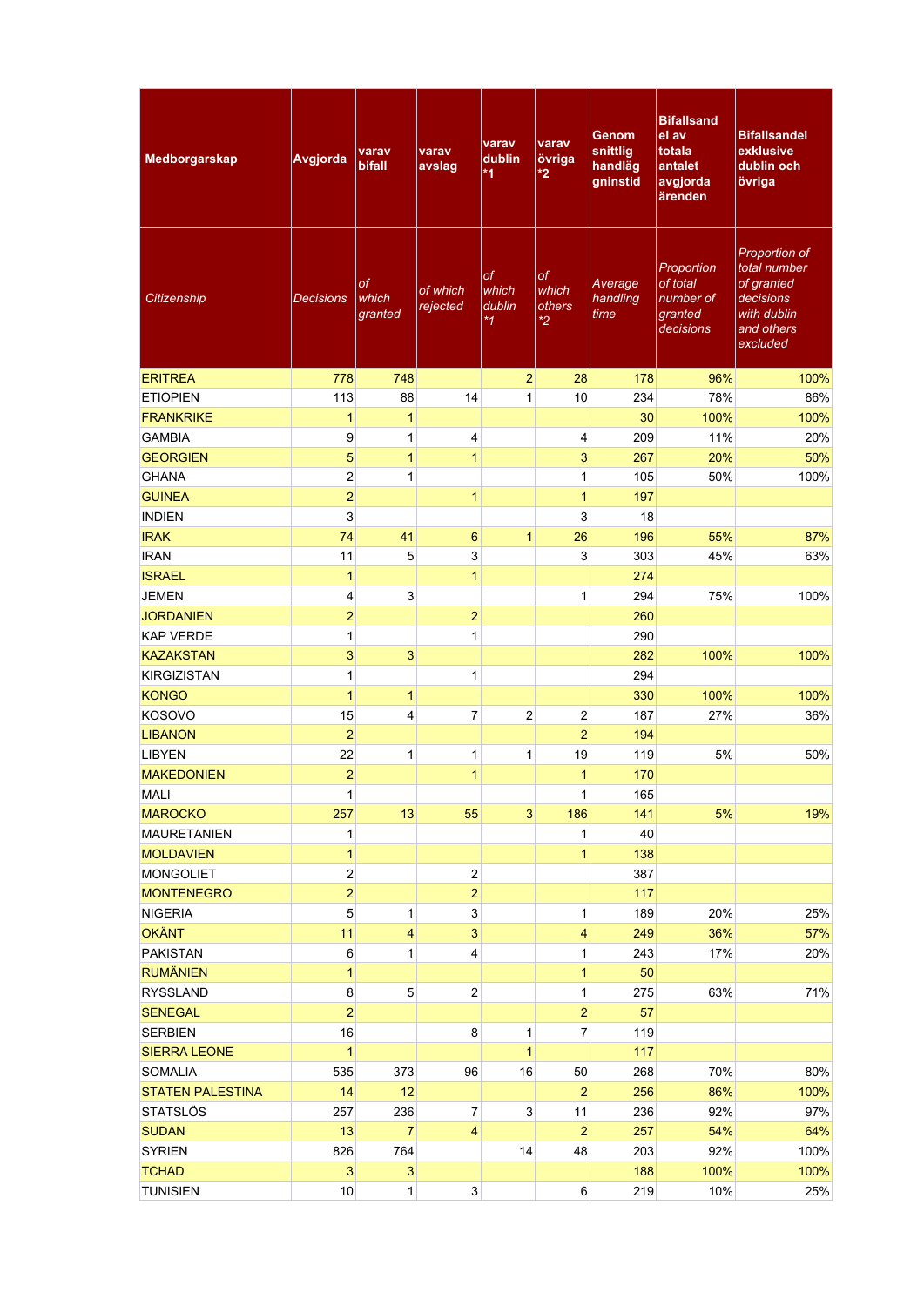| Medborgarskap          | Avgjorda         | varav<br>bifall               | varav<br>avslag      | varav<br>dublin<br>$*1$              | varav<br>övriga<br>$*2$          | <b>Genom</b><br>snittlig<br>handläg<br>gninstid | <b>Bifallsand</b><br>el av<br>totala<br>antalet<br>avgjorda<br>ärenden | <b>Bifallsandel</b><br>exklusive<br>dublin och<br>övriga                                                 |
|------------------------|------------------|-------------------------------|----------------------|--------------------------------------|----------------------------------|-------------------------------------------------|------------------------------------------------------------------------|----------------------------------------------------------------------------------------------------------|
| <b>Citizenship</b>     | <b>Decisions</b> | <b>of</b><br>which<br>granted | of which<br>rejected | <b>of</b><br>which<br>dublin<br>$*1$ | of<br>which<br>others<br>$*_{2}$ | Average<br>handling<br>time                     | Proportion<br>of total<br>number of<br>granted<br>decisions            | <b>Proportion of</b><br>total number<br>of granted<br>decisions<br>with dublin<br>and others<br>excluded |
| <b>UGANDA</b>          | 25               | 12                            | 12                   |                                      | $\mathbf{1}$                     | 342                                             | 48%                                                                    | 50%                                                                                                      |
| <b>UKRAINA</b>         | 11               | $\overline{2}$                | 6                    |                                      | 3                                | 275                                             | 18%                                                                    | 25%                                                                                                      |
| <b>UNDER UTREDNING</b> | 13               | $\overline{3}$                |                      |                                      | 10                               | 110                                             | 23%                                                                    | 100%                                                                                                     |
| <b>USA</b>             | 1                |                               |                      |                                      | $\mathbf{1}$                     | 51                                              |                                                                        |                                                                                                          |
| <b>UZBEKISTAN</b>      | $\overline{a}$   | $\overline{2}$                |                      |                                      |                                  | 263                                             | 100%                                                                   | 100%                                                                                                     |
| VENEZUELA              | 1                |                               | 1                    |                                      |                                  | 181                                             |                                                                        |                                                                                                          |
| <b>VITRYSSLAND</b>     | 3                |                               | 1                    |                                      | $\overline{2}$                   | 111                                             |                                                                        |                                                                                                          |
| ÖVRIGA                 | 1                | 1                             |                      |                                      |                                  | 291                                             | 100%                                                                   | 100%                                                                                                     |
| <b>Totalt</b>          | 4660             | 3076                          | 426                  | 61                                   | 1 0 9 7                          | 195                                             | 66%                                                                    | 88%                                                                                                      |